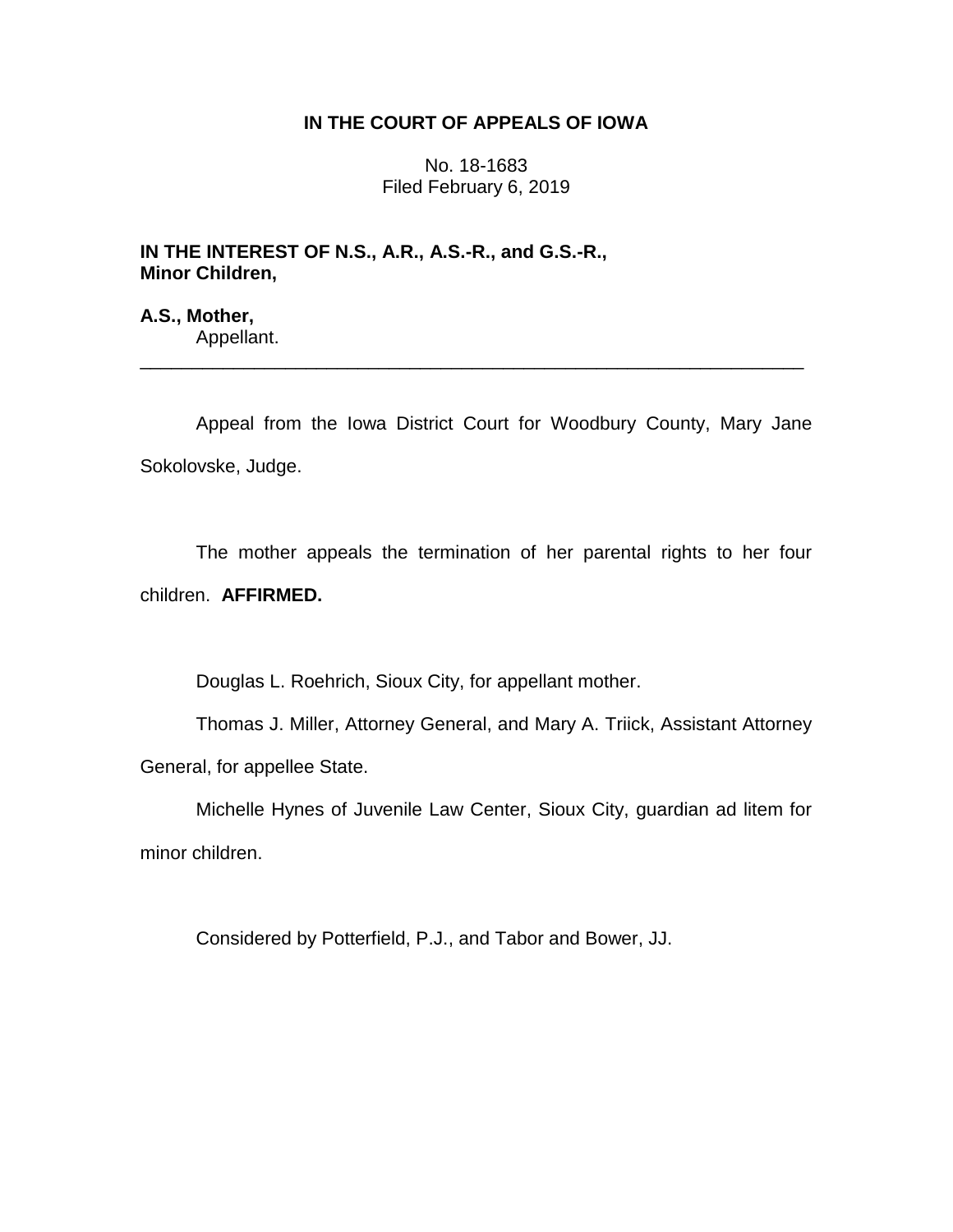## **POTTERFIELD, Presiding Judge.**

The mother appeals the termination of her parental rights to her four children, who at the time the termination order issued ranged in ages from six years old to two years.<sup>1</sup> The mother's parental rights were terminated pursuant to lowa Code section 232.116(1)(f), (h), and (*l*) (2018). On appeal, she purports to challenge the statutory grounds, argues the children could be returned to her care in a reasonable time, and maintains termination of her rights is not in the children's best interests.

We review termination proceedings de novo. *In re R.E.*, 462 N.W.2d 723, 724 (Iowa Ct. App. 1990).

We begin by considering the statutory grounds for termination. *See In re P.L.*, 778 N.W.2d 33, 35 (Iowa 2010). "When the juvenile court terminates parental rights on more than one statutory ground, we may affirm the juvenile court's order on any ground we find supported by the record." *In re A.B.*, 815 N.W.2d 764, 773 (Iowa 2012). Paragraphs (f) and (h) of section 232.116(1) contain similar elements. Paragraph (f), which the juvenile court found applicable to G.S.-R. and A.S.-R., allows the court to terminate parental rights if it finds all of the following have been established by clear and convincing evidence:

(1) The child is four years of age or older.

 $\overline{a}$ 

(2) The child has been adjudicated a child in need of assistance [(CINA)] pursuant to section 232.96.

(3) The child has been removed from the physical custody of the child's parents for at least twelve of the last eighteen months, or for the last twelve consecutive months and any trial period at home has been less than thirty days.

<sup>&</sup>lt;sup>1</sup> The parental rights of the putative father of two of the children, who is also the legal father of the other two children, were also terminated. No other male participated in the termination proceedings. No father appeals.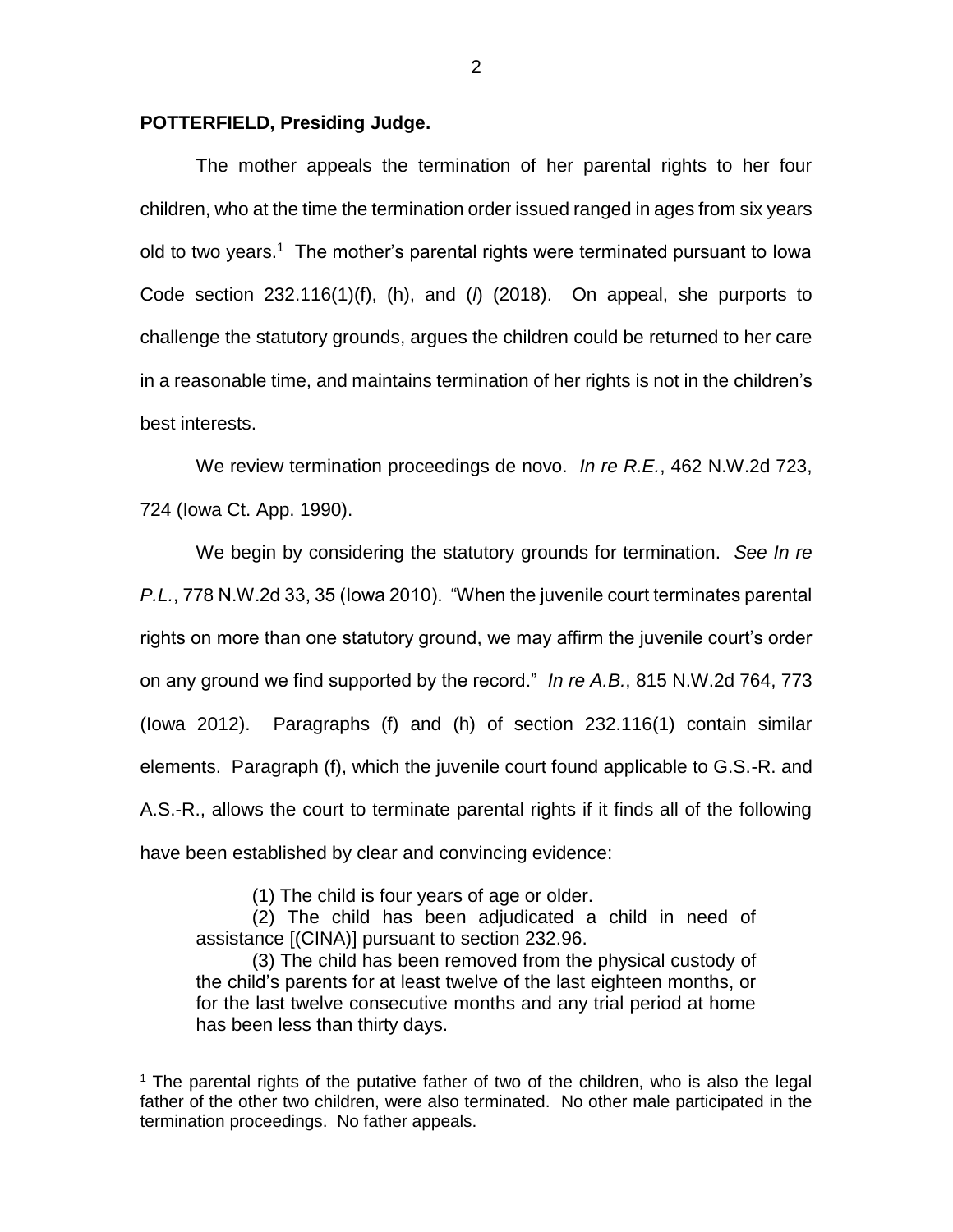(4) There is clear and convincing evidence that at the present time the child cannot be returned to the custody of the child's parents as provided in section 232.102.

Iowa Code § 232.116(1)(f). The juvenile court found paragraph (h) applicable to

A.R. and N.S.; it allows the court to terminate when:

(1) The child is three years of age or younger.

(2) The child has been adjudicated a [CINA] pursuant to section 232.96.

(3) The child has been removed from the physical custody of the child's parents for at least six months of the last twelve months, or for the last six consecutive months and any trial period at home has been less than thirty days.

(4) There is clear and convincing evidence that the child cannot be returned to the custody of the child's parents as provided in section 232.102 at the present time.

*Id.* § 232.116(1)(h).

The first three elements under each paragraph are undisputed, as at the time of the termination hearing, all four children had been adjudicated CINA and removed from the mother's care for more than fourteen months without any trial periods at home. And the mother also does not challenge the fourth element; she does not argue the children could have been returned to her care at the time of the termination hearing. *See id.* § 232.116(1)(f)(4), (h)(4); *see also In re D.W.*, 791 N.W.2d 703, 707 (Iowa 2010) (interpreting "at the present time" in the statutory language to mean "at the time of the termination hearing"). Rather, she asserts, "The concerns of the Department did not rise to the level of clear and convincing evidence . . . that the children could not be returned to mother within a reasonable period of time." By failing to challenge the statutory grounds upon which her parental rights were terminated, the mother has waived any alleged error by the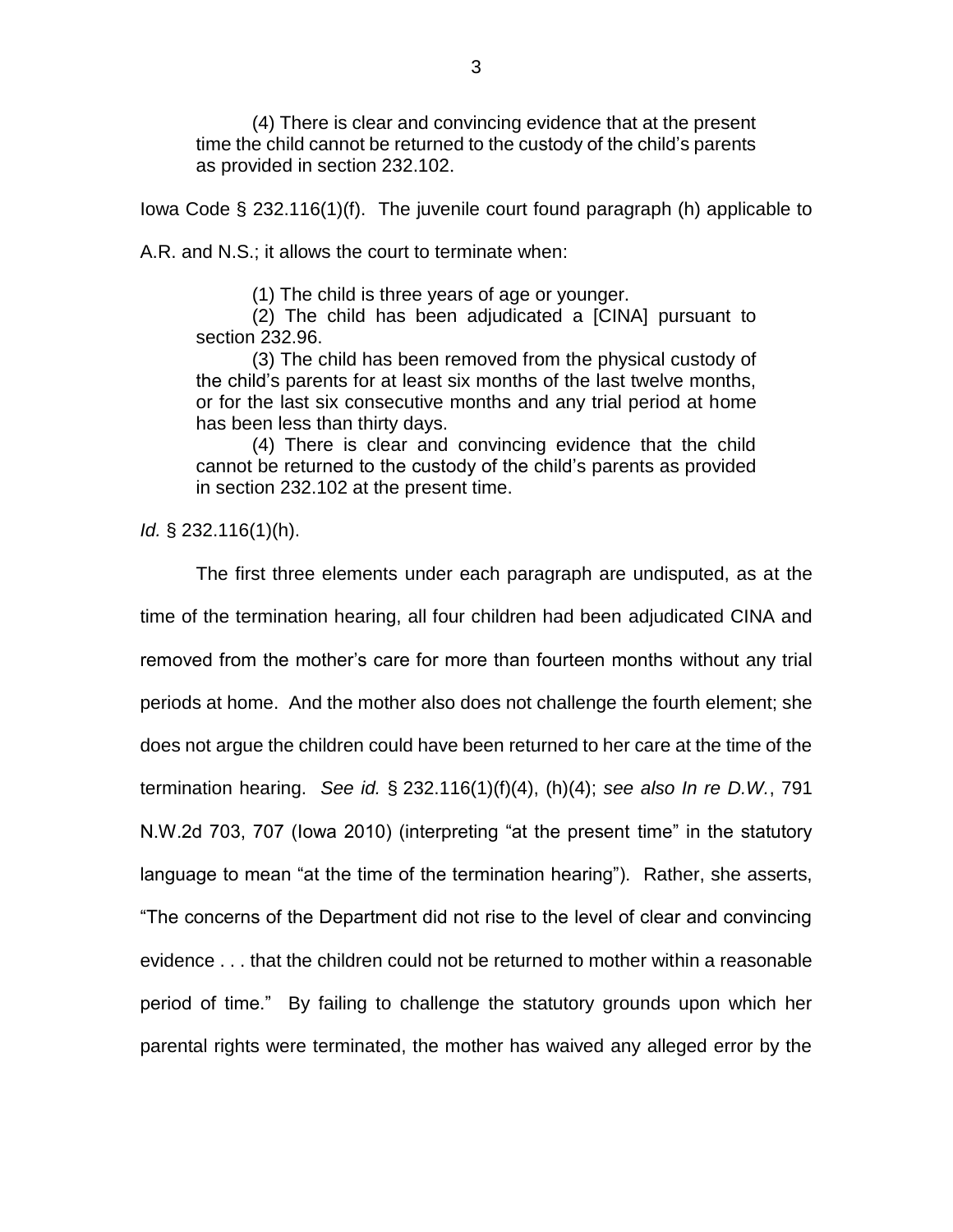juvenile court. *See In re H.L.*, No. 17-0357, 2017 WL 1736018, at \*3 (Iowa Ct. App. May 3, 2017) (citing *Hyler v. Garner*, 548 N.W.2d 864, 870 (Iowa 1996)).

However, we understand the mother's claim the children could be returned to her care within a reasonable time as a challenge to the juvenile court's denial of the mother's request for additional time to work toward reunification. *See* Iowa Code § 232.104(2)(b) (allowing the court to delay permanency for six months if the court "enumerate[s] specific factors, conditions, or expected behavior changes which" will allow the children to return home at the end of the of the extension). In support of her claim, the mother states, "At the time of the termination hearing mother was cooperating with the Department of Human Services [(DHS]) and was doing everything that she could to receive custody of her children."

We acknowledge the mother participated in services and took other steps asked of her by DHS: she attended drug treatment and mental-health therapy, obtained a driver's license, and bought a car. Based on notes from supervised visits with the children, she eventually adjusted to a new way of disciplining the children—there was a founded child-abuse assessment from a time during a semisupervised visit when the mother left an injury on one of the children by disciplining her with a belt—and was able to exhibit some of the parenting techniques she had been taught. But we are persuaded by the juvenile court's conclusion:

It is difficult to ascertain if [the mother] has internalized the need to make changes in order to parent her children or if she is simply going through the motions in hopes of having the children returned to her care . . . . She claims to have done everything expected of her. The evidence indicates that she has taken a checklist approach to case plan requirements, i.e. focusing on being able to say she did everything but not demonstrating growth and change through participation in services. . . .

. . . .

4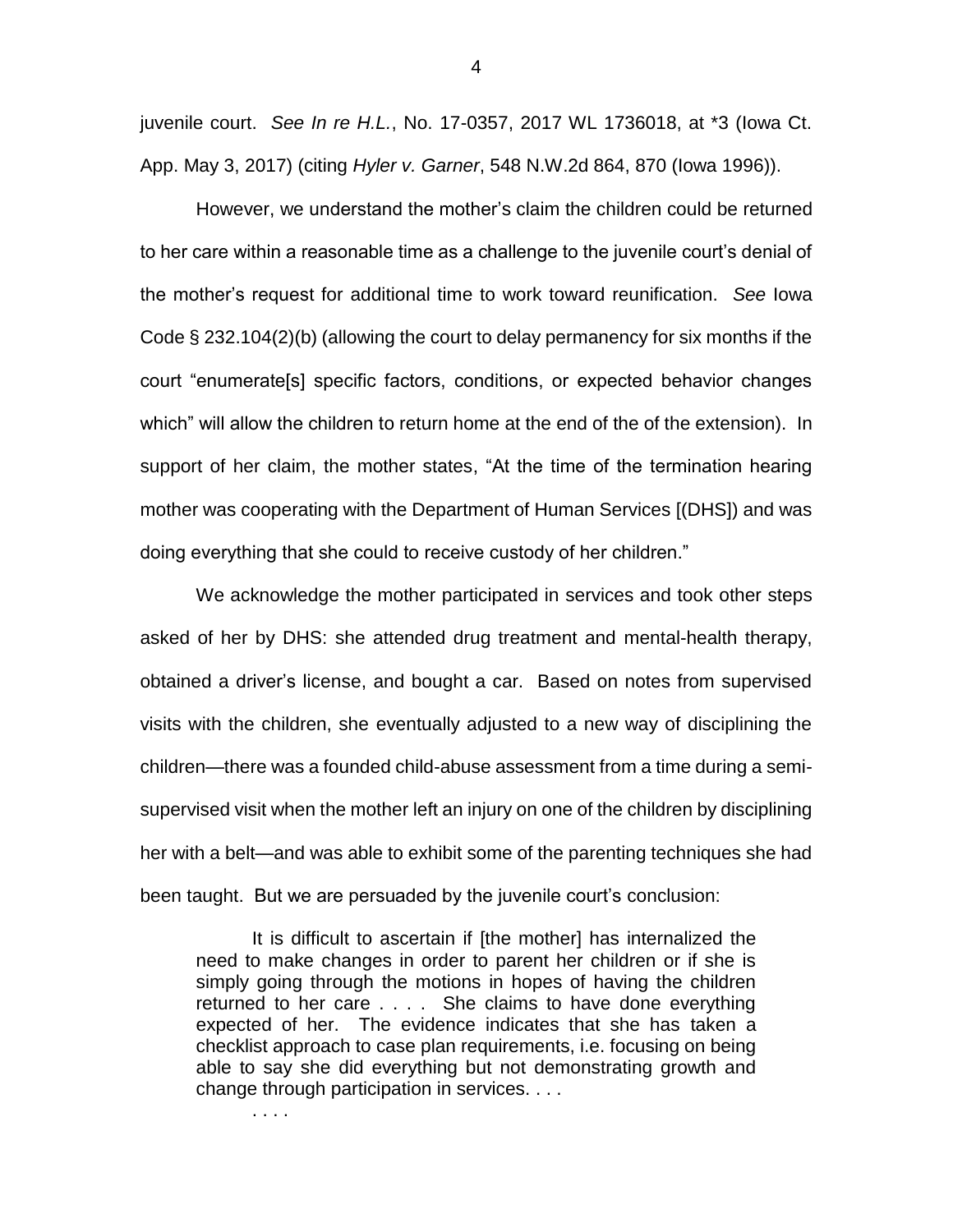. . . While [the mother] has been able to demonstrate appropriate parenting skills during . . . visits, her skills, or lack thereof, have not allowed for the opportunity to parent all four children independent of the watchful eye of the [service] provider. This court is not convinced that she will utilize skills she has been provided to maintain a safe and clean living environment, adequately protect her children from harm, provide for her children's basic needs, and use alternative forms of discipline once supervision ceases.

From our review of the record, we agree the mother has not gained insight into how she will parent, provide for, and keep all four children safe once she is alone without the help of service providers. While the mother showed progress in her ability to keep all four children safe as supervised visits at the service provider's office went on, once a visit took place outdoors at a park—approximately one year after the mother started receiving services—the mother walked away from the youngest two children while they were playing on equipment. When the service provider told the mother she needed to stand near the small children in order to ensure they were safe, the mother explained the lapse by noting she was not used to visits at the park. We do not mean to place undue emphasis on one incident, but it suggests the mother has not yet cultivated a sense of what is dangerous for these four young children.<sup>2</sup> Additionally, the mother, who was evicted for failure to pay her rent approximately two months before the termination hearing, seemed to

 $\overline{a}$ 

 $2$  Before the children's removal, DHS received a report the mother was leaving the four children—then ranging in ages from approximately nine months to five years old—home alone, sometimes several times a day for up to an hour at a time. When a social worker went to the mother's home to question her about the report, the mother was seen walking up to her home without any of the children, who were then located inside. The mother maintained she had just stepped outside for a moment and never left the children home alone for longer periods of time. However, a few weeks later, when a service provider went to the mother's home to provide transportation for the family, the mother brought only the three oldest children with her, reporting the baby was staying with a neighbor. Later, the oldest child said the baby was home alone; law enforcement conducted a welfare check and found the baby in a closet covered with blankets. As a result, the mother was charged with and ultimately pled guilty to child endangerment.